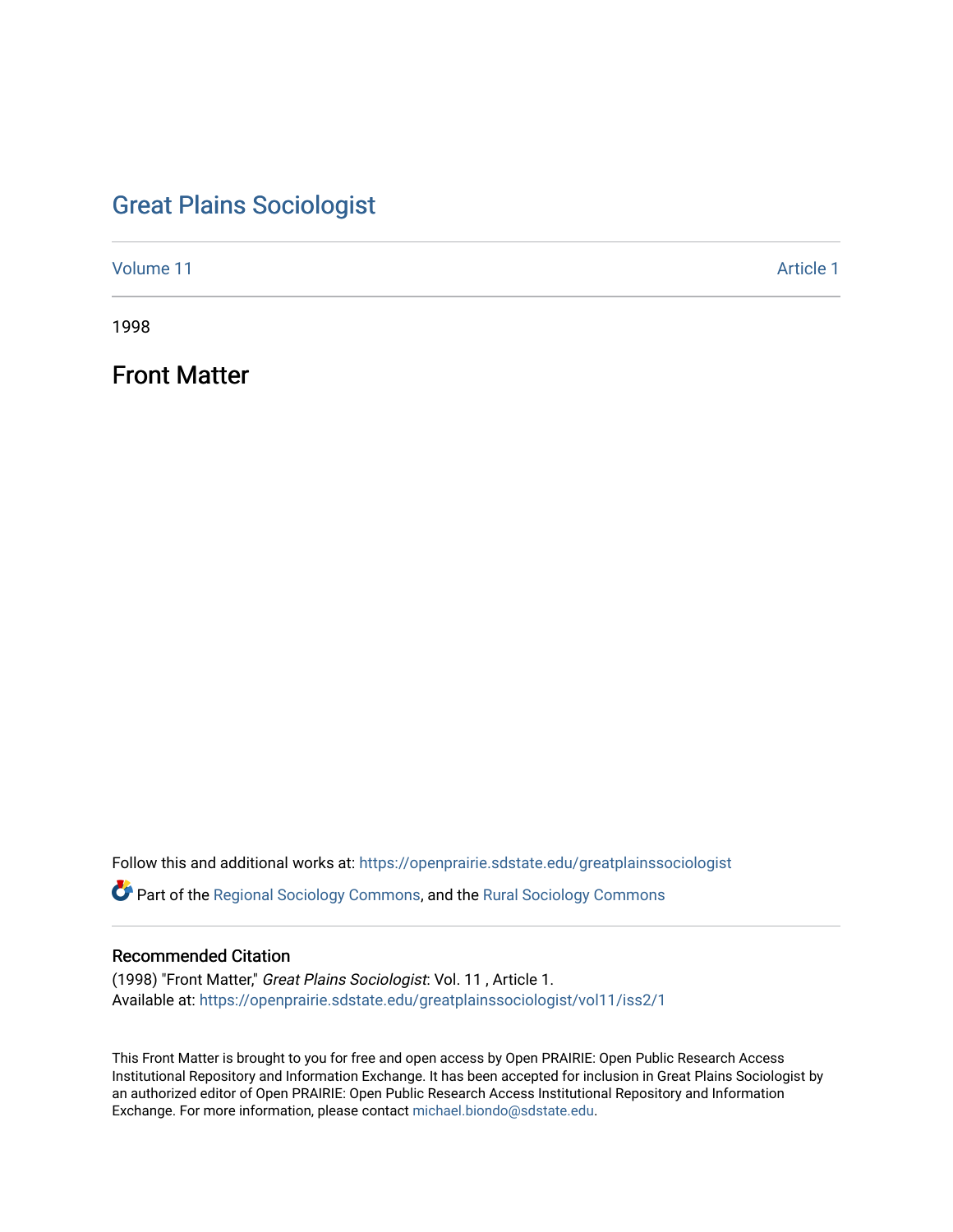# The Great Plains Sociologist

| Volume 11 | Number <sup>~</sup> | Spring 1999 |
|-----------|---------------------|-------------|
|           |                     |             |

Official Journal of the Great Plains Sociological Association

#### Editors

Geoffrey Grant South Dakota State University

Gary A. Goreham North Dakota State University

## Assistant Editor

•V

Laura E. Colmenero South Dakota State University

## Book Review Editor

Thomas C. Langham Our Lady of the Lake University

South Dakota State University Brookings, South Dakota

Published by Open PRAIRIE: Open Public Research Access Institutional Repository and Informat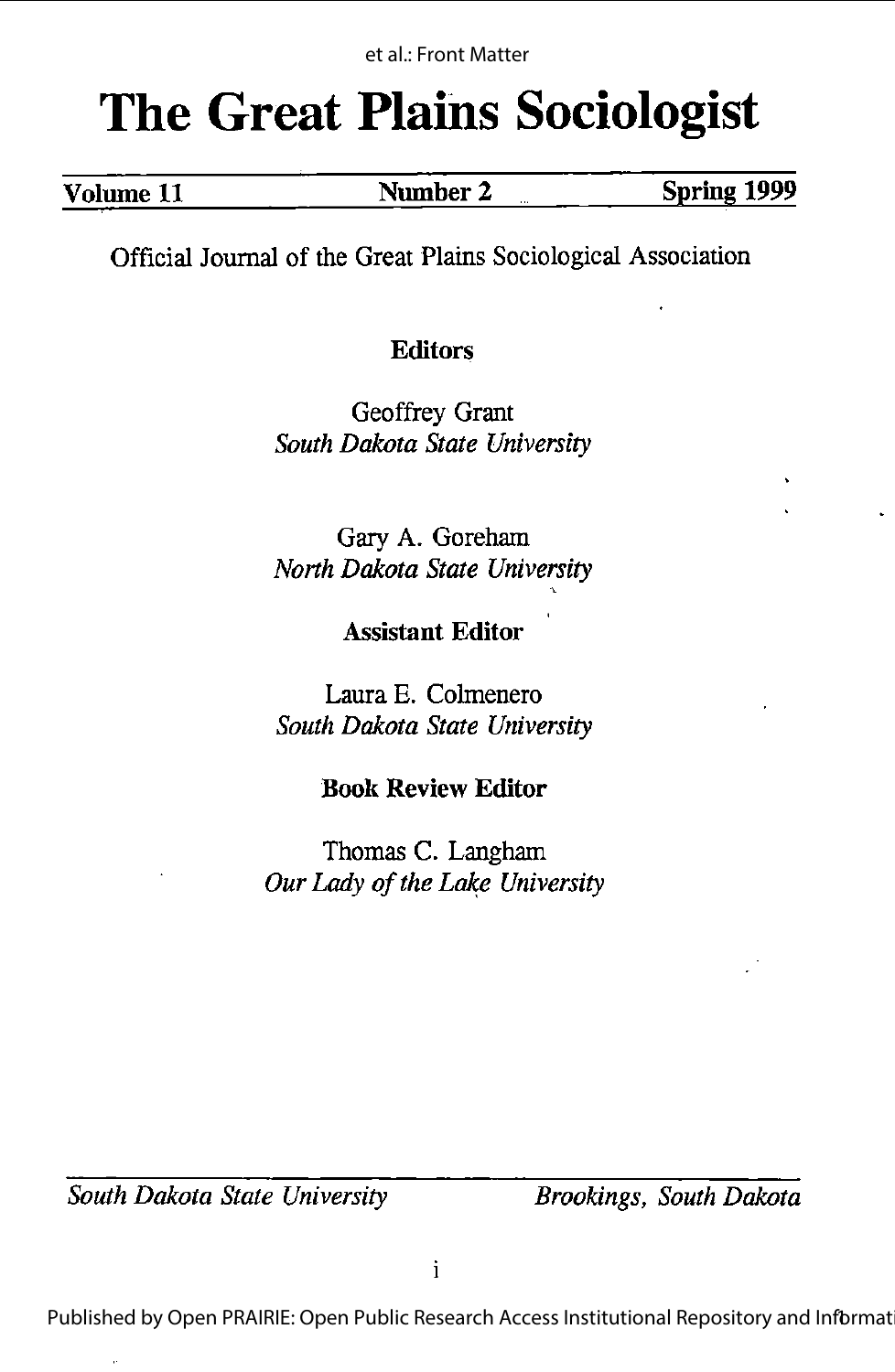#### Reviewers

Donald Arwood Robert Thompson Patricia Joffer Diane Kayongo-Male Janet Moen William DuBois

Jerry Rosonke Jon Flanigan Ronald Stover Donna Hess Dan Peterson Harry Hoffman

#### The Great Plains Sociological Association 1998-1999 Officers

| <b>Jerry Rosonke</b><br>rosonke@wolf.northern.edu<br>Northern State University      | President                      |
|-------------------------------------------------------------------------------------|--------------------------------|
| <b>Curt Stofferahn</b><br>stoffera@badlands.nodak.edu<br>University of North Dakota | Past President                 |
| Joe Ellefson<br>gellefso@gwmail.nodak.edu<br><b>Bismarck State College</b>          | Vice President/President Elect |
| Donald Arwood<br>arwoodd@mg.sdatate.edu<br>South Dakota State University            | Secretary/Treasurer            |
| Dan Peterson<br>peterson@bhsu200.bhsu.edu                                           | Program Co-Chair               |

The Great Plains Sociologist

(ISSN; 0896-0054)

Black Hills State University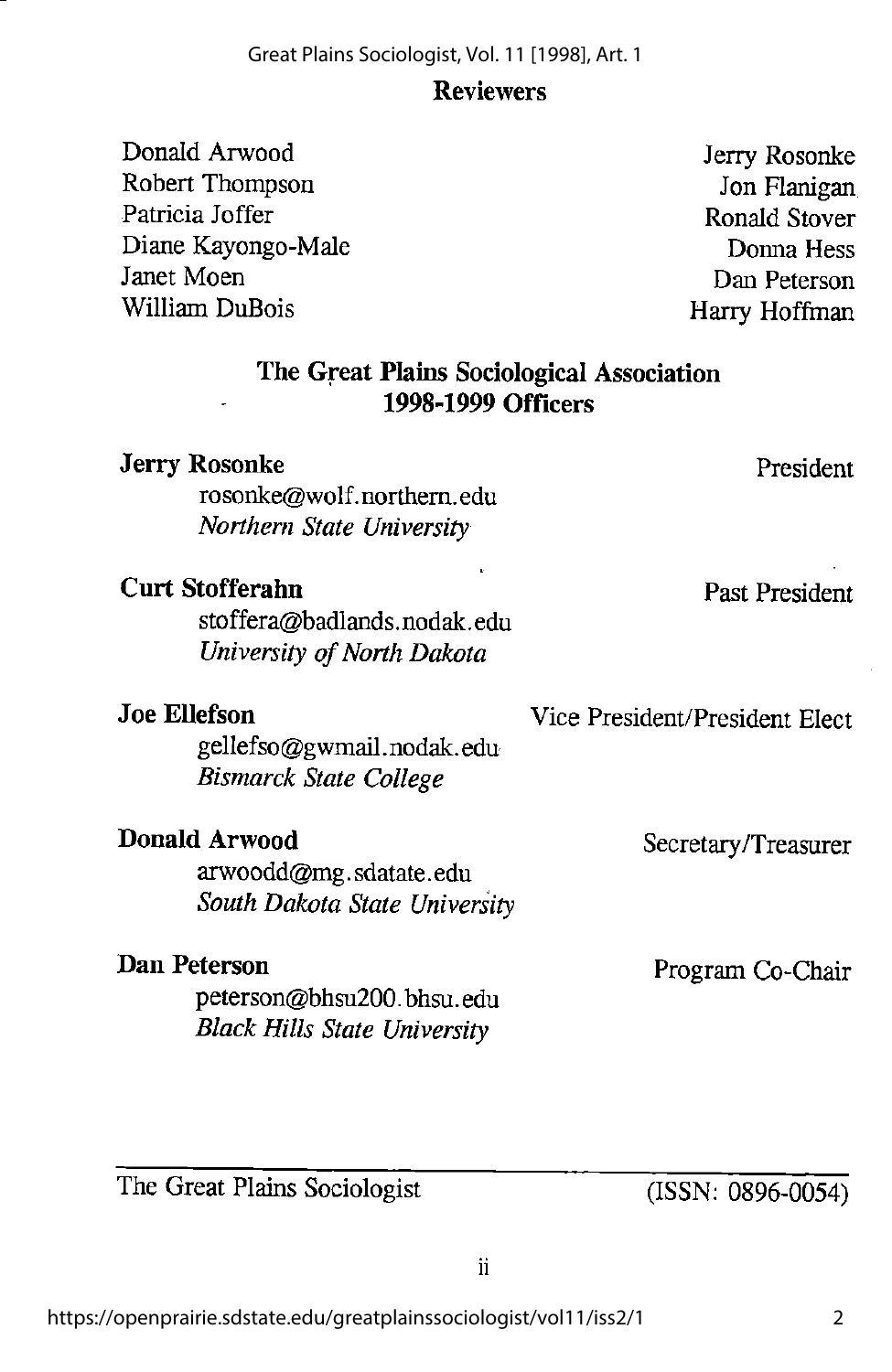#### et al.: Front Matter

#### A bi-annual journal

#### Editorial Policy Statement

The Great Plains Sociologist (GPS) is published as a general sociology journal bythe Great Plains Sociological Association. We publish articles of general interest to sociologists in the region and beyond. The organization primarily seeks to serve sociologists from the Great Plains; however, that does not limit material published in the journal by author or subject.

The following guidelines are offered to authors who wish to submit work to the GPS for publication:

- 1. Topics should be of interest to a wide audience of sociologists. This does not mean a majority must agree with findings or discussions. Popularity of findings plays no role in the decision to publish. Publication is based on quality of work.
- 2. We are unable to publish lengthy articles; brevity is required. Manuscripts should be in the range of 10 to 15 journal pages, with an absolute limit of 20 journal pages.
- 3. Many types of manuscripts will be considered for publication. We publish traditional researcharticles that empirically test hypotheses derived from social theory, thought pieces explicating ideas or investigating specific topics, and articles that focus on teaching techniques or experiences to name just a few.
- 4. Articles submitted for review should include three copies of the manuscript. Upon acceptance, one copy of the manuscript on a computer disk (pc computer compatible, WP 6.1 preferred, but not required) must be submitted.
- 5. Manuscripts submitted for publication should be sent to the journal editor and are then sent to at least two reviewers for comment and recommendation. The journal editor also reads submissions and has responsibility for the final decision to publish or not. The editor and reviewers may request that a manuscript be rewritten and resubmitted.
- 6. To preserve anonymity, please attach a cover page to the manuscript that contains authorship, address, and institutional affiliation. The next page should contain the title of the article only. The authorship page will be removed and retained by the editor to assure anonymity.
- 7. Manuscript format should follow American Sociological Review (ASR) form both for references and stvle. See a recent conv of the ASR as a stvle guide.

Published by Open PRAIRIE: Open Public Research Access Institutional Repository and Informat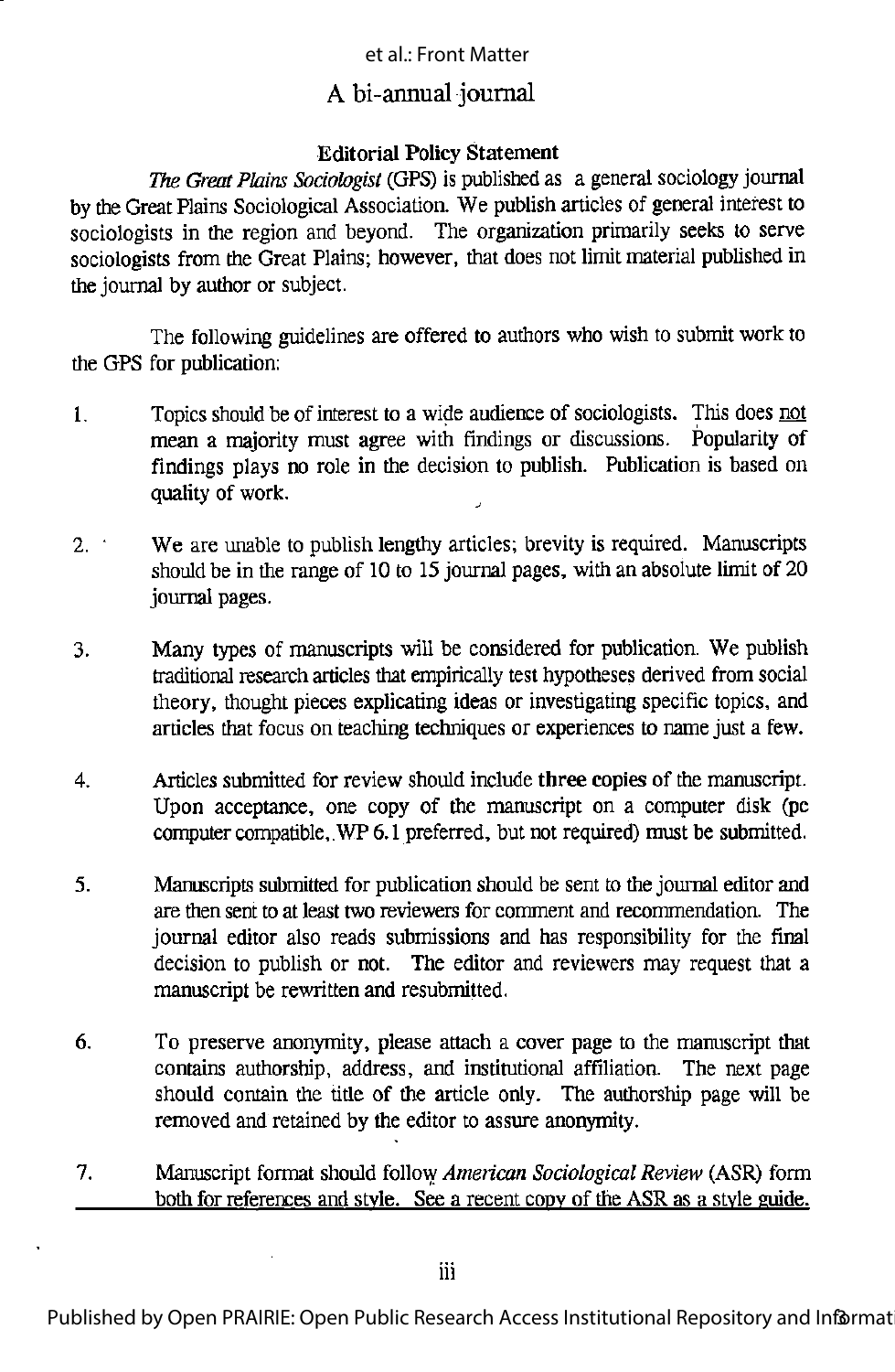Vol. 11 No. 2 Spring 1999

# **CONTENTS**

| A Social Disorganization Theory of County Crime Rates in Minnesota                                                                     |
|----------------------------------------------------------------------------------------------------------------------------------------|
| J. Mark Norman                                                                                                                         |
| The Potential for Participatory Development Around the Takini School,<br>Howes, South Dakota                                           |
| The Not So Wonderful World of Disney: An Exploratory Content Analysis<br>of Gender themes in Disney Full Length Animated Feature Films |

#### BOOK REVIEWS

| Karen Heil Borchert, reviewer                                        |  |
|----------------------------------------------------------------------|--|
| Rural Woman Battering and the Justice System: An Ethnography         |  |
|                                                                      |  |
| Jerome R. Rosonke, reviewer                                          |  |
| The Hutterites: Lives and Images of a Communal People                |  |
|                                                                      |  |
| Elizabeth Evenson Williams, reviewer                                 |  |
| The Contested Plains: Indians, Goldseekers, and the Rush to Colorado |  |
|                                                                      |  |
| Carol Cumber, reviewer                                               |  |
| Capital Culture: Gender at Work in the City                          |  |
|                                                                      |  |
|                                                                      |  |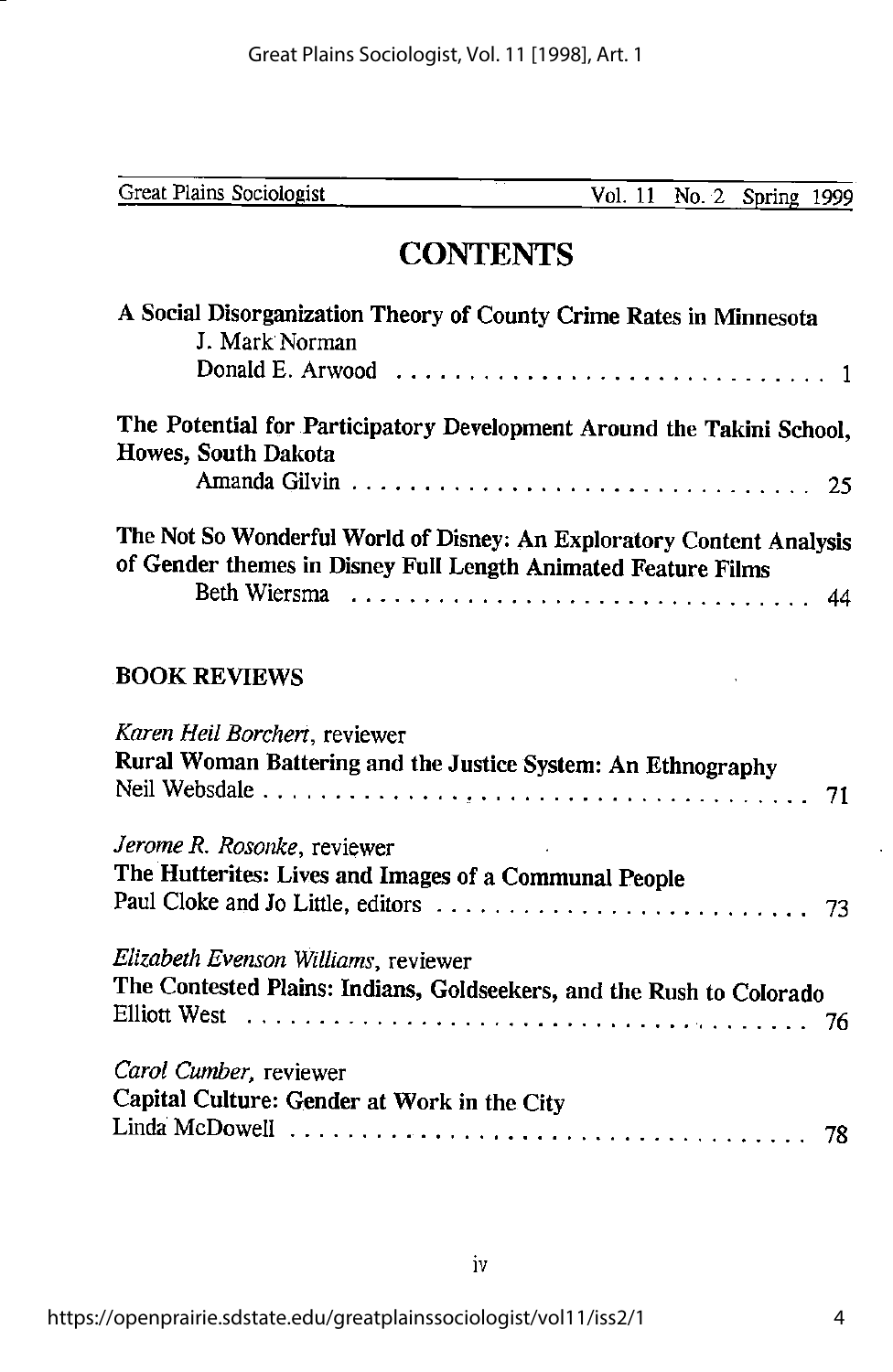et al.: Front Matter

| <b>BOOK REVIEWS</b> | <b>PAGE</b> |
|---------------------|-------------|
|---------------------|-------------|

| Don Robertson, reviewer<br>Who Rules America?: Power and Politics in the Year 2000                         |
|------------------------------------------------------------------------------------------------------------|
|                                                                                                            |
| Glenda Sehested, reviewer                                                                                  |
| Formations of Class and Gender: Becoming Respectable                                                       |
| Annette Prosterman, reviewer                                                                               |
| White Men Falling: Race, Gender, and White Supremacy                                                       |
| Jack Niemonen, reviewer                                                                                    |
| <b>Getting Beyond Race: The Changing American Culture</b>                                                  |
| Dan Peterson, reviewer<br>Cultural Marks: Ethnic Identity and American Indian Higher Education             |
| Ellen Barid, reviewer<br>Men as Women, Women as Men: changing Gender in Native American<br><b>Cultures</b> |
|                                                                                                            |
| Susan L. Schrader, reviewer<br>Challenges for Work and Family in the Twenty-First Century                  |
| Diane Kayongo-Male, reviewer<br>Gender, Family and Social Movements                                        |
|                                                                                                            |
| Henry B. Sirgo, reviewer<br>Policing Protest: The Control of Mass Demonstrations in Western                |
| <b>Democracies</b>                                                                                         |
| Donatella Della Porta and Herbert Reiter, eds. 107                                                         |

l,

Published by Open PRAIRIE: Open Public Research Access Institutional Repository and Informat